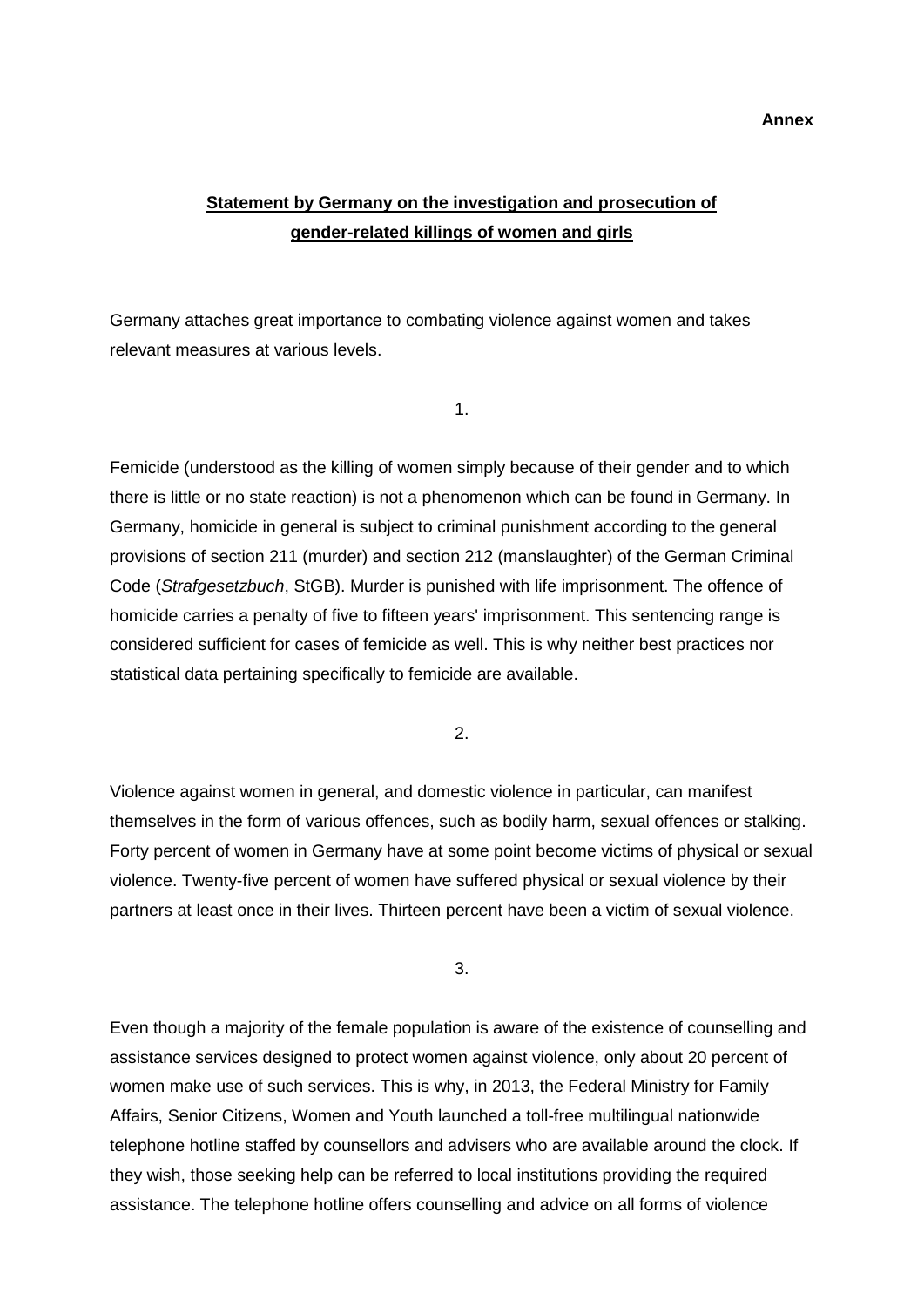against women. Not only the affected women, but also their relatives, friends, other people from their social environment and practitioners can use the telephone hotline. The internet platform www.hilfetelefon.de also offers women safe, anonymous and universally accessible online contact with hotline staff. The website also provides access to sign languages interpreters.

4.

The Second Action Plan of the Federal Government to Combat Violence against Women is an overall concept for tackling the current challenges in the protection of women against violence and brings together all the measures and programmes of the Federal Government in this field. The plan is aimed at making the fight against violence more effective and at improving the protection afforded to the affected women. The Action Plan brings together over 130 Federal Government measures and programmes in the form of prevention, federal legislation, assistance systems to support and counsel women affected by violence, national networking of the support system, cooperation between State institutions and nongovernmental support services, work with offenders, qualification and awareness-raising, research, cooperation at the European and international levels, and support measures for women in foreign countries. The Action Plan pays particular attention to the situation of women with a migrant background and women with disabilities, as well as focusing on medical care.

It provides an overall concept which includes the areas of responsibility of the Federal *Länder* and local authorities. This includes police and judicial practice as well as the establishment and preservation of support services and institutions providing assistance to women affected by violence. The implementation of the concept is therefore focussed on ensuring targeted cooperation between the Federation, *Länder*, local authorities and nongovernmental organisations. This cooperation is effected in the Federation-*Länder* Working Groups on Domestic Violence and Trafficking in Women, which function as steering committees to supervise the implementation of the Action Plan.

5.

The Council of Europe Convention of 11 May 2011 on preventing and combating violence against women and domestic violence is aimed at protecting women against all forms of violence and at preventing, punishing and ending all forms of domestic violence.